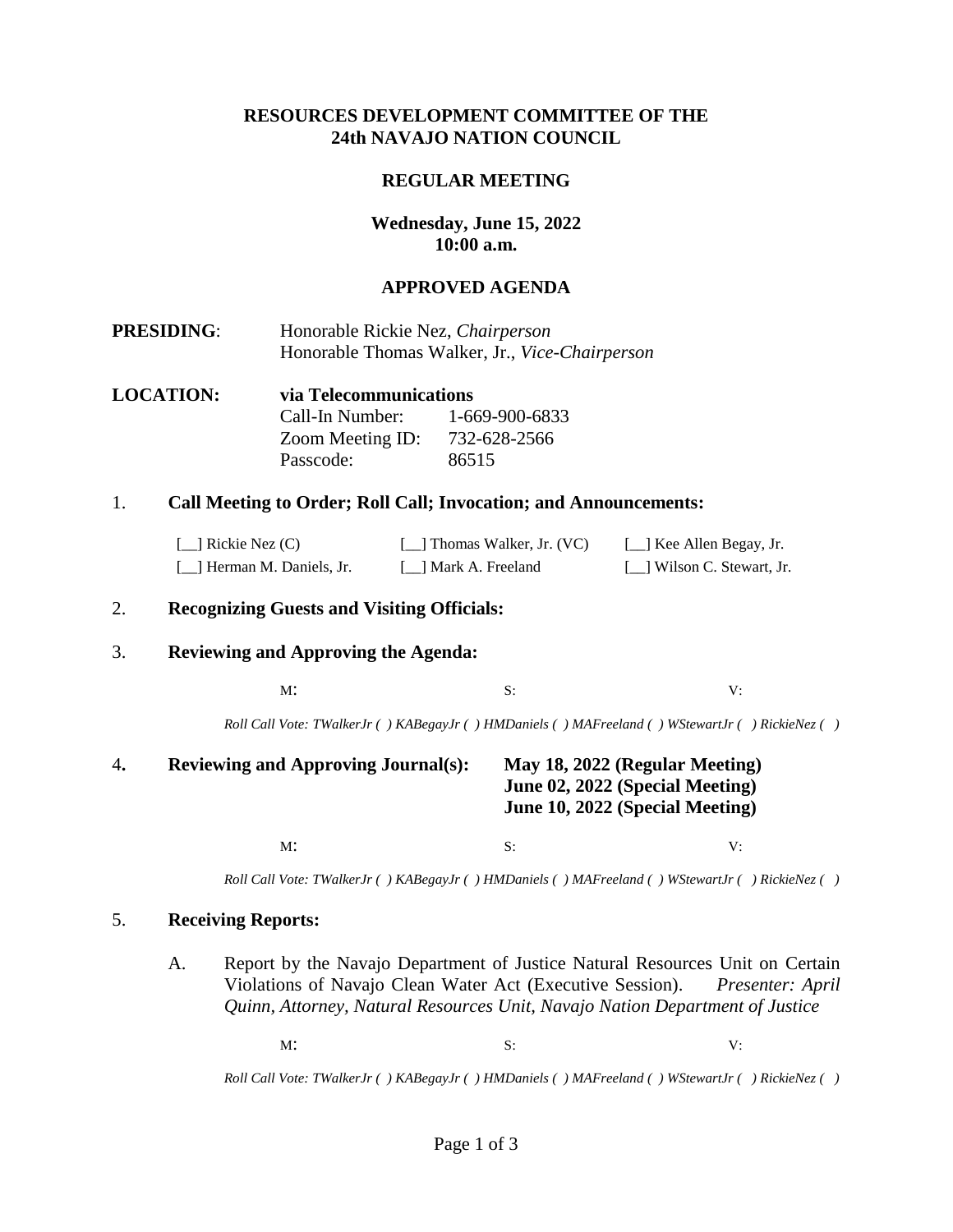B. Report by the Navajo Abandoned Mine Lands Reclamation Department on their Recommendations to Resources and Development Committee on the Abandoned Mine Lands / Abandoned Uranium Mines (ALM/AUM) in/near Monument Valley, Cane Valley and Halchita, Navajo Nation. *Presenter: Melvin H. Yazzie, Principal Mining Engineer, Navajo Abandoned Mine Lands Reclamation Department* 

 $M$ : S: V:

*Roll Call Vote: TWalkerJr ( ) KABegayJr ( ) HMDaniels ( ) MAFreeland ( ) WStewartJr ( ) RickieNez ( )*

B. Report on the Cutter Lateral Completion and Transfer Ceremony held on Thursday, June 09, 2022, and the water it will services to the Navajo Nation. *Presenters: Dr. Crystal Tulley-Cordova, Principal Hydrologist, and Robert Kirk, Principal Hydrologist, Navajo Nation Department of Water Resources, Water Management Branch; and David Shoultz, Principal Engineer, Water Wastewater Division, Navajo Tribal Utility Authority* 

 $M$ : S: V:

*Roll Call Vote: TWalkerJr ( ) KABegayJr ( ) HMDaniels ( ) MAFreeland ( ) WStewartJr ( ) RickieNez ( )*

C. Report from the Heritage & Historic Preservation Department on the "Bears Ears Inter-Tribal Coalition: A Collaborative Land Management Plan for the Bears Ears Monument" and the next steps to be taken. *Presenter: Richard M. Begay, Department Manager, Heritage and Historic Preservation Department* 

 $M$ : S: V:

*Roll Call Vote: TWalkerJr ( ) KABegayJr ( ) HMDaniels ( ) MAFreeland ( ) WStewartJr ( ) RickieNez ( )*

D. Update Report from the Navajo Division of Transportation on the Birdsprings/N-17 Road Construction. *Presenter: Garret Silversmith, Director, and Norma Bowman, Deputy Director, Navajo Division of Transportation*

# 6. **Old Business: None.**

- 7. **New Business:** 
	- A. **Legislation #0070-22:** An Action Relating to Resources and Development; Approving the Grant of Right-Of-Way to Continental Divide Electric Cooperative, Inc., for the Gilbert Yazzie Powerline Project Located on Navajo Nation Trust Lands in Chichiltah Chapter Vicinity (McKinley County, New Mexico). *Sponsor: Honorable Seth Damon Co-Sponsor: Honorable Mark A. Freeland*

 $M$ : S: V:

*Roll Call Vote: TWalkerJr ( ) KABegayJr ( ) HMDaniels ( ) MAFreeland ( ) WStewartJr ( ) RickieNez ( )*